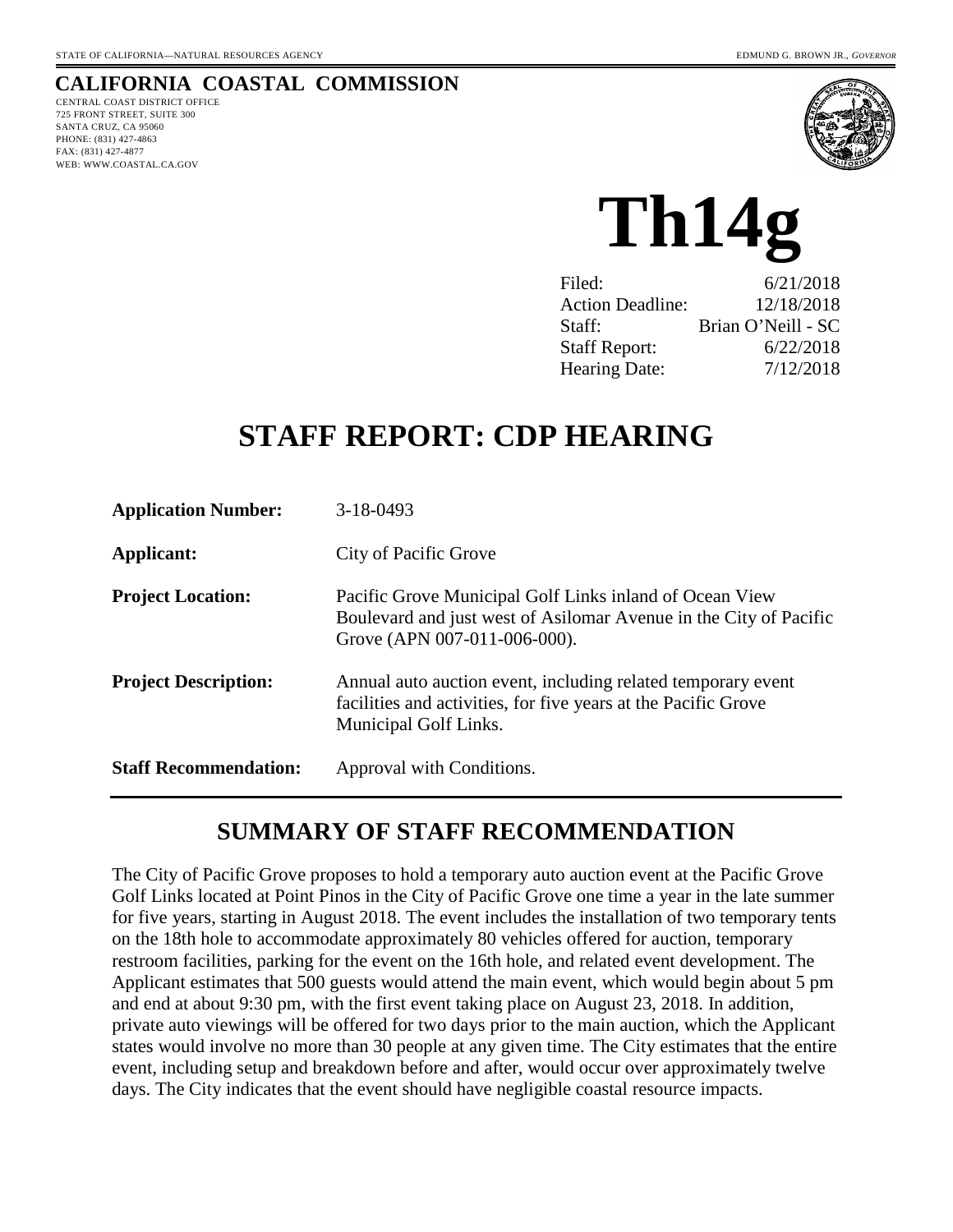#### 3-18-0493 (Pacific Grove Auto Auction)

Opponents of the event primarily raise potential public recreational access and habitat issues as reasons why the event should not take place. Staff believes that the event is limited in nature and will not lead to any significant coastal resource problems, including via conditions of approval to ensure that is the case.

In terms of public recreational access, the event would mean that the 16th and 18th holes of the golf course are closed to play for one day, but no public streets will be closed and the City intends to use the 16th hole of the golf course for event parking. In addition, free valet parking would be available onsite and for the 2018 event the Pacific Grove Chamber of Commerce is providing free shuttle buses from local hotels to further limit the potential for event parking to disrupt general public access parking. "No Event Parking" signs would be placed along Ocean Boulevard public parking areas to ensure that coastal access areas are maintained for public use. With conditions of approval to require submission of a traffic and parking plan identifying such measures, including showing the location and type of all directional signage and including requirements to ensure that all coastal access parking areas remain available to the public, the project as conditioned can be found consistent with the Coastal Act's public access and recreation policies.

In terms of habitat resources, the event will take place within developed areas of the Pacific Grove Municipal Golf Links. The Golf Links is a very popular public golf course that is almost 100 years old, and it runs in and around the historic Point Pinos Lighthouse, the oldest remaining lighthouse on the west coast. Much of the area used for the golf course was historically dune, and the golf course reflects this prior landform by weaving in and out of dunes, including around restoration areas and also Crespi Pond, a freshwater wetland located on the portion of the course nearest the ocean. The golf course is thus in a natural setting with certain habitat considerations, but is also subject to active recreational pursuits, including some 60,000 rounds of golf per year. The Applicant proposes to avoid habitat areas (with a 250-foot buffer from Crespi Pond and a 50-foot buffer from dunes). Special conditions require the placement of exclusionary fencing to maintain appropriate buffers during the event and the use of monitors to ensure that guests, City staff, or cars do not enter any such buffers or sensitive areas. Special conditions also require submission of a lighting and sound plan to ensure that noise is kept at an appropriate level and that light does not spill into habitat areas in a manner that would adversely affect habitat. To ensure that such mitigation measures are properly implemented, approval of the project is conditioned to require submission of pre-event photographs of the protection measures and a post-event report detailing the success of the mitigation measures and recommendations for future events. With these requirements, the proposed annual event can be found consistent with the Coastal Act's habitat protection policies.

Other conditions are included to account for subsequent year's events, including requirements for annual event plans for Executive Director review and approval. The City is in agreement with the proposed special conditions. As conditioned, the project can be found consistent with the Coastal Act, and staff recommends **approval** of the CDP. The motion and resolution are found on page 4 below.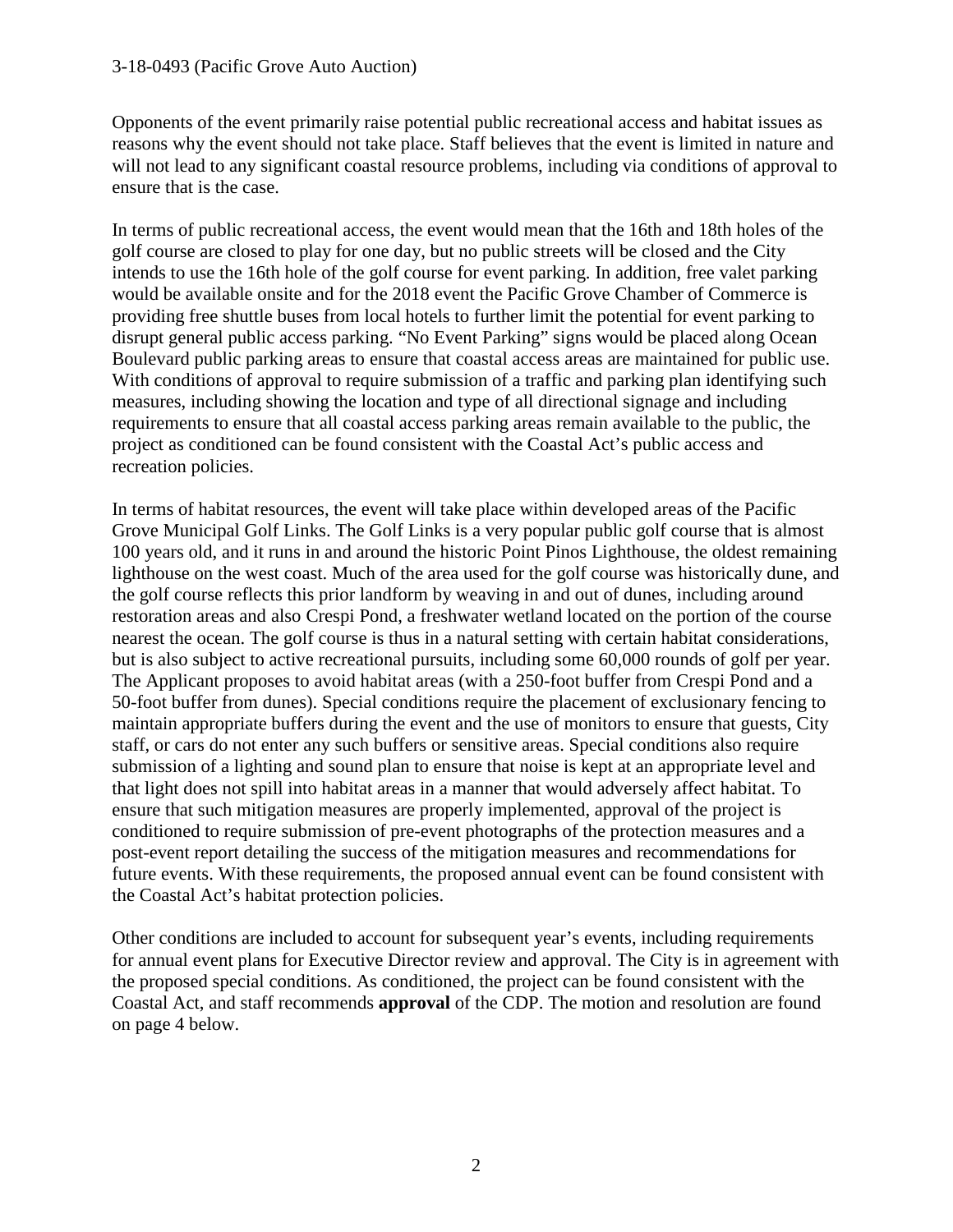# **TABLE OF CONTENTS**

### **APPENDICES**

Appendix A – Substantive File Documents Appendix B – Staff Contact with Agencies and Groups

#### **[EXHIBITS](https://documents.coastal.ca.gov/reports/2018/6/th14g/th14g-6-2018-exhibits.pdf)**

Exhibit 1 – Project Location Exhibit 2 – Project Area Photos Exhibit 3 – Proposed Event Parameters

## **[CORRESPONDENCE](https://documents.coastal.ca.gov/reports/2018/6/th14g/th14g-6-2018-corresp.pdf)**

### **[EX PARTE COMMUNICATION](https://documents.coastal.ca.gov/reports/2018/6/th14g/th14g-6-2018-exparte.pdf)**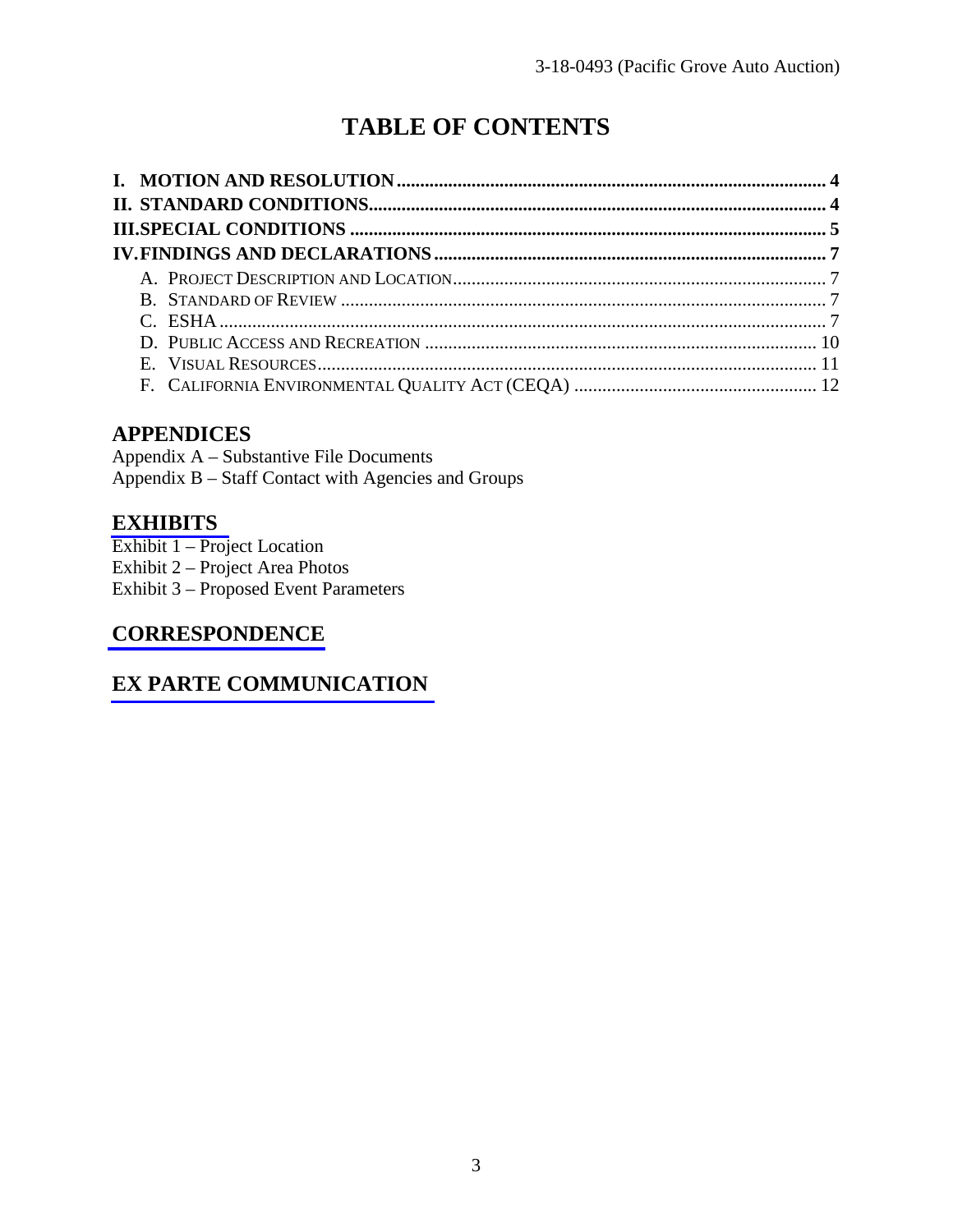### **I. MOTION AND RESOLUTION**

Staff recommends that the Commission, after public hearing, **approve** a coastal development permit for the proposed development. To implement this recommendation, staff recommends a **YES** vote on the following motion. Passage of this motion will result in approval of the CDP as conditioned and adoption of the following resolution and findings. The motion passes only by affirmative vote of a majority of the Commissioners present.

*Motion: I move that the Commission approve Coastal Development Permit Number 3- 18-0493 pursuant to the staff recommendation, and I recommend a yes vote.* 

*Resolution to Approve CDP: The Commission hereby approves Coastal Development Permit Number 3-18-0493 and adopts the findings set forth below on grounds that the development as conditioned will be in conformity with the policies of Chapter 3 of the Coastal Act. Approval of the permit complies with the California Environmental Quality Act because either 1) feasible mitigation measures and/or alternatives have been incorporated to substantially lessen any significant adverse effects of the development on the environment, or 2) there are no further feasible mitigation measures or alternatives that would substantially lessen any significant adverse impacts of the development on the environment.* 

### **II. STANDARD CONDITIONS**

This permit is granted subject to the following standard conditions:

- **1. Notice of Receipt and Acknowledgment**. The permit is not valid and development shall not commence until a copy of the permit, signed by the Permittee or authorized agent, acknowledging receipt of the permit and acceptance of the terms and conditions, is returned to the Commission office.
- **2. Expiration.** If development has not commenced, the permit will expire two years from the date on which the Commission voted on the application. Development shall be pursued in a diligent manner and completed in a reasonable period of time. Application for extension of the permit must be made prior to the expiration date.
- **3. Interpretation.** Any questions of intent of interpretation of any condition will be resolved by the Executive Director or the Commission.
- **4. Assignment.** The permit may be assigned to any qualified person, provided assignee files with the Commission an affidavit accepting all terms and conditions of the permit.
- **5. Terms and Conditions Run with the Land.** These terms and conditions shall be perpetual, and it is the intention of the Commission and the Permittee to bind all future owners and possessors of the subject property to the terms and conditions.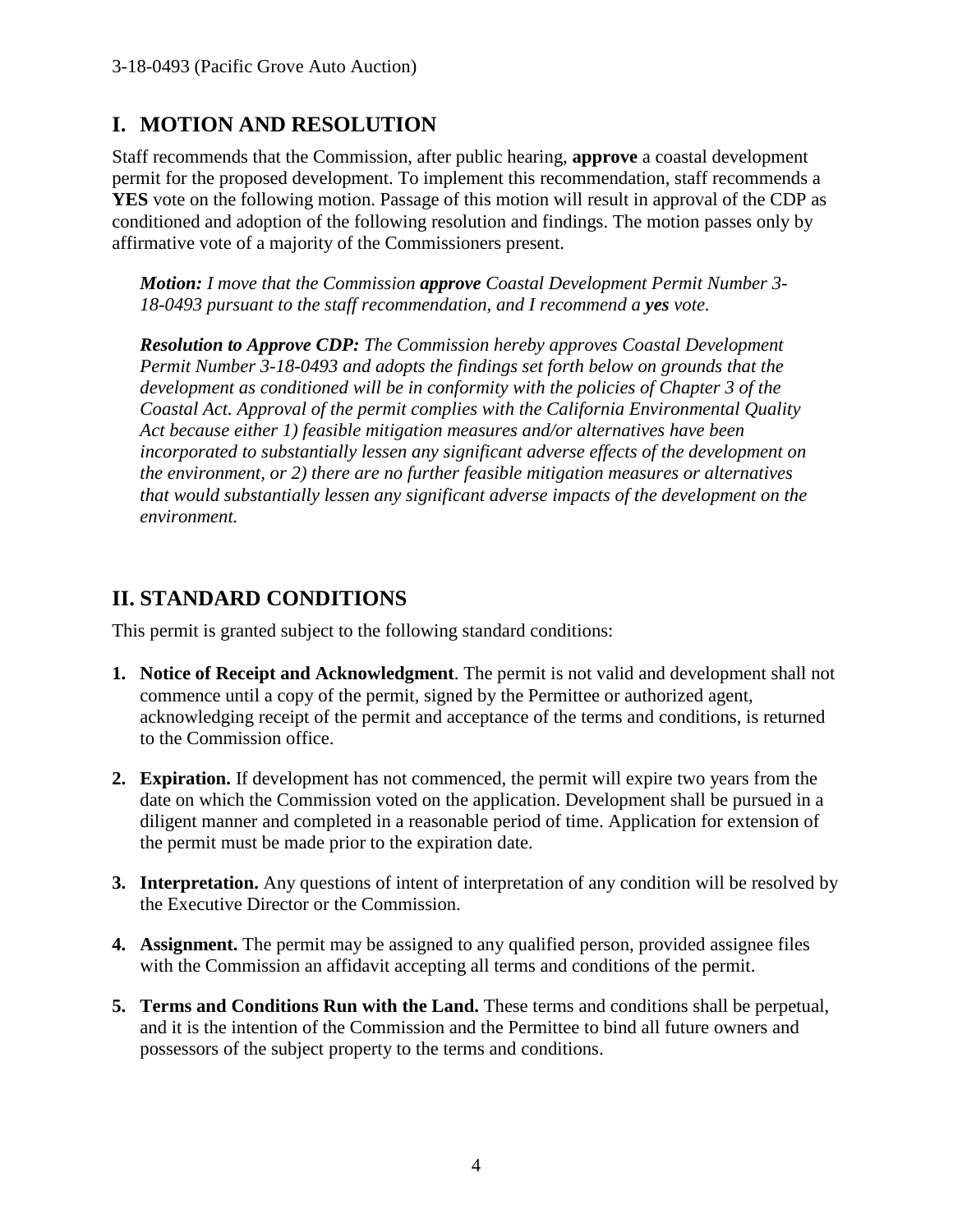### **III. SPECIAL CONDITIONS**

This permit is granted subject to the following special conditions:

- **1. Event Plans.** AT LEAST THIRTY DAYS PRIOR TO EACH YEAR'S EVENT, the Permittee shall submit two sets of event plans for the Executive Director's review and written approval. The event plans shall be in substantial conformance with the proposed plans (prepared by the City of Pacific Grove and dated received in the Coastal Commission's Central Coast District Office on May 28, 2018; see Exhibit 3), but shall be modified and supplemented as follows:
	- **a. Habitat Buffers.** All measures to be used to protect wetland and dune areas from adverse impacts during the event (including during event setup and breakdown) shall be clearly identified, including on site plans as well as elevations or other materials that describe such measures (e.g., photographs, brochures, etc.). At a minimum, such measures shall include exclusionary fencing and related protection measures as appropriate (e.g., straw wattles in areas where runoff could occur) designed to create a buffer of at least 250 feet from Crespi Pond and 50 feet from any dune areas, where no event related activities may occur. During the main event City staff shall maintain the protection measures and ensure that no event guests, staff, or other persons enter the required buffer areas.
	- **b. Traffic and Parking Control.** All measures to be used to control traffic and parking to protect public access use areas from adverse impacts during the event (including during event setup and breakdown) shall be clearly identified. All signs to be used to control traffic and parking during the event shall be identified at the least by the type, location, and design. At a minimum, such measures shall include free valet parking, traffic controllers at the junction of Asilomar Avenue and Ocean Boulevard, and "No Event Parking" signs at all public parking areas along Ocean View Boulevard between Coral Street and Lighthouse Avenue. No event parking shall be allowed at the Point Pinos Lighthouse parking lot between the hours of 1 pm and 4 pm Thursday through Monday, and no public streets shall be closed to accommodate the event.
	- **c. Lighting Limitations.** All lighting associated with the event (including during event setup and breakdown) shall be clearly identified. Lighting details shall at a minimum include a written and graphic description identifying the type, number, location, lumens, and hours of use of all lights to be used during an event. Exterior lighting shall be limited to the minimum necessary for public safety and allowed only during the evening of the main auction event. All lights shall be directed downward and lighting shall not spill into any dune or wetland habitat areas. All exterior lighting shall be turned off as soon as the last event guest departs or 10:30 pm, whichever is earlier.
	- **d. Amplification Limitations.** All amplified sound associated with the event (including during event setup and breakdown) shall be clearly identified. Amplified sound details shall at a minimum include a narrative detailing the hours, decibels, and equipment that will be used for sound amplification during the event. Sound shall not surpass 60 decibels as measured from the edge of wetland and dune areas, and project materials shall be submitted with enough information to verify compliance with this standard. Sound amplification shall be prohibited outside of the event tents, and amplified sound shall be prohibited past 10 pm.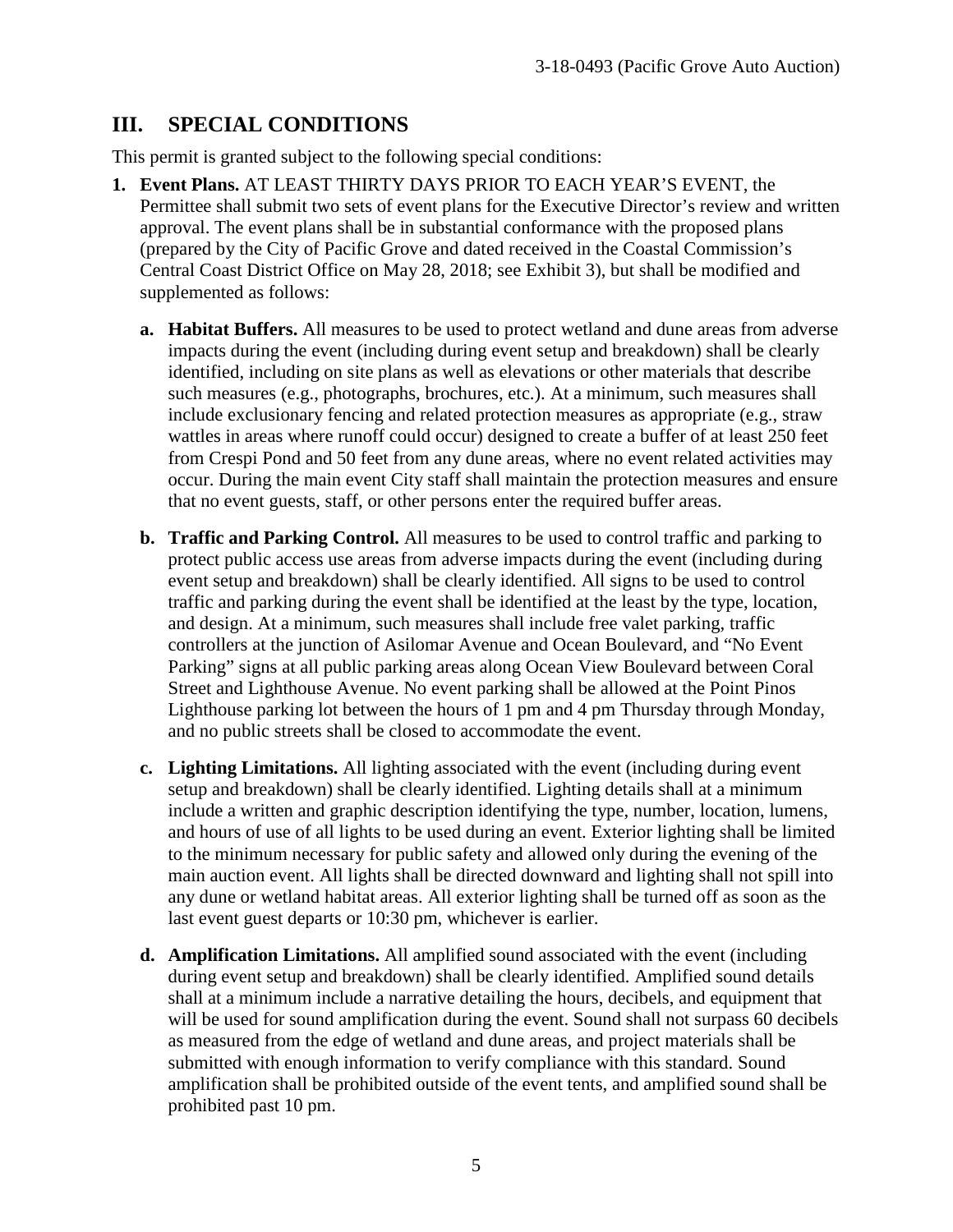All requirements above and all requirements of each year's approved Event Plans shall be enforceable components of this CDP. The Permittee shall undertake development in conformance with this condition and each year's approved Event Plans unless the Commission amends this CDP or the Executive Director provides a written determination that no amendment is legally required for any proposed minor deviations.

- **2. Pre- and Post-Event Monitoring.** AT LEAST THREE DAYS PRIOR TO THE START OF EACH YEAR'S EVENT, the Permittee shall submit to the Executive Director photographic evidence that all exclusionary fencing and related protection measures identified for that year's approved Event Plans (see Special Condition 1) have been properly installed. WITHIN 30 DAYS AFTER THE CONCLUSION OF EACH YEAR'S EVENT, the Permittee shall submit a report that describes that year's event, including a description of any issues encountered in terms of ensuring compliance with that year's approved Event Plans. The report shall include photographs that show the parking areas, tents, restrooms, lights, exclusionary fencing, and related measures identified in Special Condition 1 taken before, during and after the event that are accompanied by a site plan that notes photographic locations and orientation. The report shall also provide a description of any incidents that occurred during the event (including during event setup and breakdown) that had the potential to be inconsistent with that year's approved Event Plans, including any incursions into required buffer areas by event guests, staff, or other persons (or cars), spills, or other activities that may have impacted habitat resources. The report shall also include any recommendations for additional mitigation measures that may be necessary for future events.
- **3. Minor Modifications.** Minor adjustments to the terms and conditions of this CDP may be allowed by the Executive Director if such adjustments: (1) are deemed reasonable and necessary; and (2) do not adversely impact coastal resources. Any modifications not deemed reasonable or necessary or that may adversely impact coastal resources shall not constitute authorized development under this CDP unless and until the Commission amends this CDP to allow same.
- **4. Duration.** This CDP authorizes the proposed auto auction event, subject to the above terms and conditions, to take place one time each year in the late summer of 2018, 2019, 2020, 2021, and 2022, and this CDP expires following the 2022 event. Additional events past that time will require a CDP amendment or a separate CDP. If, in the opinion of the Executive Director, post-event monitoring or other information indicates that development inconsistent with the CDP is occurring or has occurred, the Executive Director may bring the CDP to the Commission for possible modification to its duration or its other terms prior to its expiration following the 2022 event.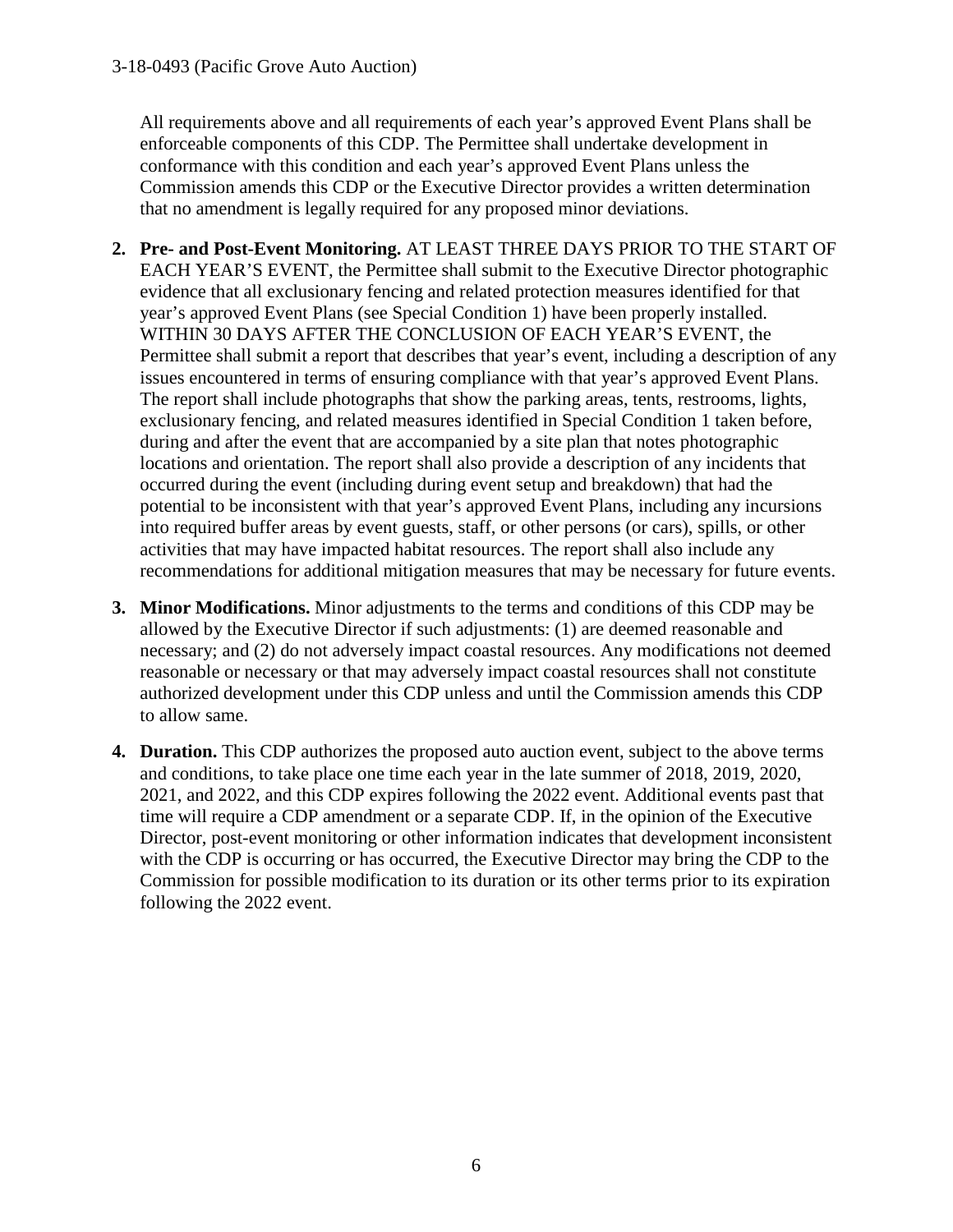## **IV. FINDINGS AND DECLARATIONS**

#### **A. PROJECT DESCRIPTION AND LOCATION**

The City of Pacific Grove is proposing a one day auto auction event in the late summer annually for five years (i.e., 2018 to 2022, inclusive) at the Pacific Grove Municipal Golf Links near Point Pinos, an area bounded by Ocean View Boulevard, Asilomar Avenue, and Lighthouse Avenue. This year's event would take place on Thursday, August 23, 2018, with the auction itself starting at about 5 pm and ending about 9:30 pm. Private auto viewings would also be held at the golf course during normal business hours for two days prior to the main event. The City estimates that the entire event, including setup and breakdown, would occur over approximately twelve days. The project includes installation of one 120-foot by 200-foot tent and one 140-foot by 80 foot tent to accommodate approximately 80 auction cars, and also includes the placement of temporary restroom trailers directly adjacent to the tents on the 18th hole. The 16th hole would be used for parking during the main event, and the Clubhouse parking lot would be used during the private viewings. The City estimates that 500 guests are expected to attend the main event.

Free valet parking would be available onsite, and for the 2018 event the Pacific Grove Chamber of Commerce will provide free shuttle buses from local hotels to the event and back. Directional signage would be strategically placed to help guide traffic, and City of Pacific Grove Police Department officers would otherwise direct traffic at the intersection of Ocean View Boulevard and Asilomar Avenue. The City also proposes to install temporary exclusionary fencing around the event to prevent guests and cars from entering defined buffers around habitat areas. Staff from the City of Pacific Grove would monitor the event to ensure that such buffers are maintained at all times.

Please refer to **Exhibit 1** for a map of the project location and **Exhibit 2** for photo pf the project site and **Exhibit 3** for the City's proposed project parameters.

#### **B. STANDARD OF REVIEW**

The Pacific Grove Municipal Golf Links is located within the coastal zone, but the City does not have a certified Local Coastal Program (LCP). The City's Land Use Plan (LUP) was certified in 1991, but the zoning or Implementation Plan (IP) portion of the LCP has not yet been certified. The City is currently in the process of updating its LUP and developing an IP. Because the City does not yet have a certified LCP, applicants for coastal zone development must apply to the Coastal Commission directly for coastal development permits (CDPs). Although the certified LUP can provide guidance during the review of such applications, the standard of review is the Coastal Act.

### **C. ESHA**

#### **Applicable Policies**

The Coastal Act defines environmentally sensitive habitat areas, or ESHA, and requires protection of such areas. Applicable policies include: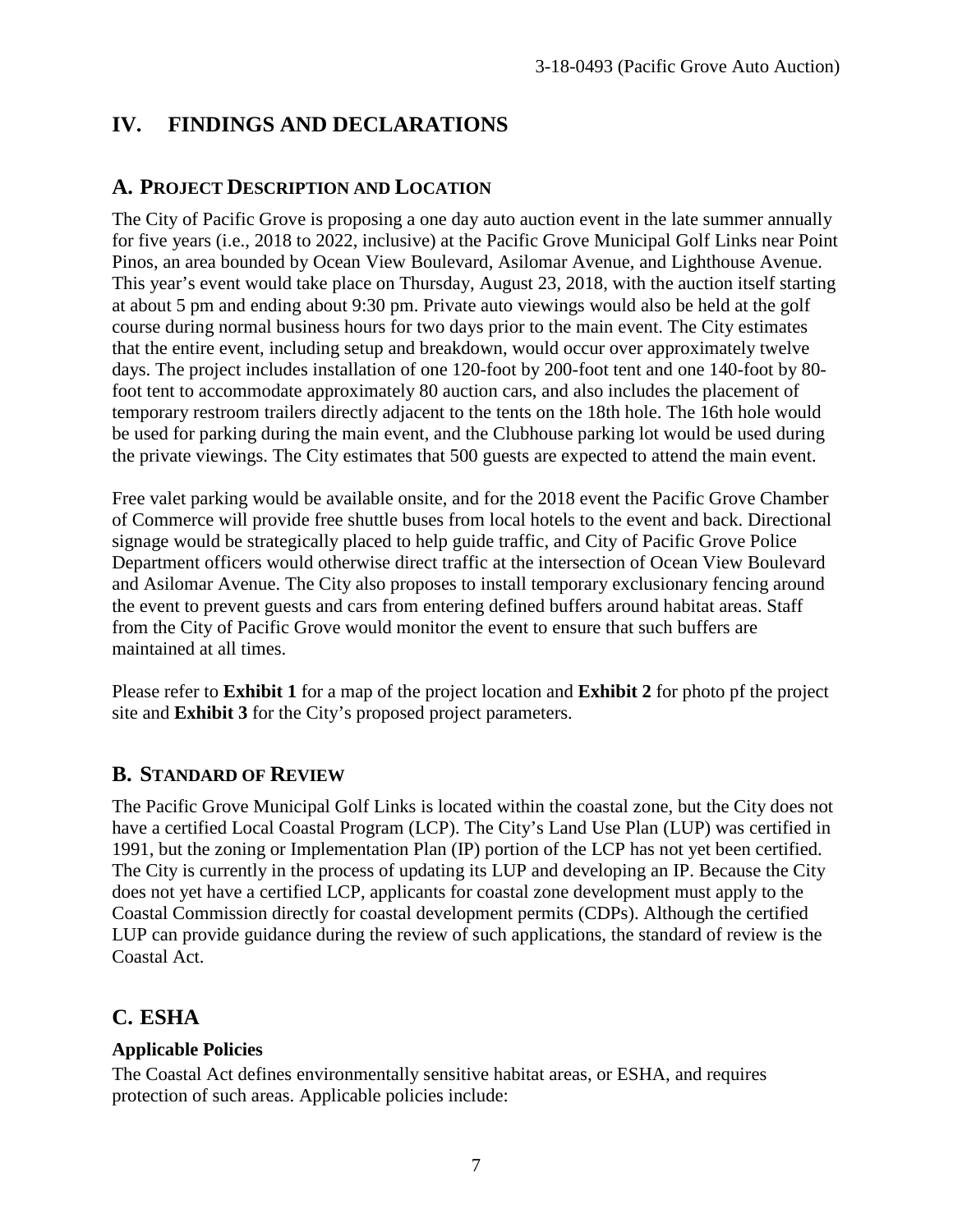*Section 30107.5."Environmentally sensitive area" means any area in which plant or animal life or their habitats are either rare or especially valuable because of their special nature or role in an ecosystem and which could be easily disturbed or degraded by human activities and developments.* 

*Section 30240. (a) Environmentally sensitive habitat areas shall be protected against any significant disruption of habitat values, and only uses dependent on those resources shall be allowed within those areas. (b) Development in areas adjacent to environmentally sensitive habitat areas and parks and recreation areas shall be sited and designed to prevent impacts which would significantly degrade those areas, and shall be compatible with the continuance of those habitat and recreation areas.*

Similarly, the certified LUP includes a complementary policy that addresses this area:

*LUP Policy 2.3.5.2.d.3. In the Lighthouse Reservation and Golf Course area, areas of extreme sensitivity (A-1 on the Habitat Sensitivity Map) should be protected from further trampling by a low mesh fence. Do not allow machinery in the dune area. Apply irrigation only on turf, not on the sand. Continue to eliminate exotics and restore native*  dune plants on the Lighthouse Grounds. In suitable areas, plant species, which will *enhance the overwintering habitat of the Monarch butterfly, by providing additional nectaring and feeding sources. Protect Crespi Pond from any polluted runoff or other disturbances to its waterfowl habitat.* 

#### **Consistency Analysis**

The proposed annual event would be located entirely within a small portion of a developed golf course located inland of Ocean View Boulevard in Pacific Grove (see **Exhibit 1** for a location map and an aerial photo of the site and **Exhibit 2** for photos of the site). The Pacific Grove Municipal Golf Links is a very popular public golf course that is almost 100 years old, and it runs in and around the historic Point Pinos Lighthouse, the oldest remaining lighthouse on the west coast. Much of the area used for the golf course was historically dune, and the golf course reflects this prior landform by weaving in and out of dunes, including around restoration areas and also Crespi Pond, a freshwater wetland located on the portion of the golf course nearest the ocean. The golf course is thus in a natural setting with certain habitat considerations, but is also subject to active recreational pursuits, including some 60,000 rounds of golf per year.

In terms of Crespi Pond, this pond is a small wetland tucked between the 17th tee and the 17th green (i.e., golfers hit over the pond) that is immediately adjacent to Ocean View Boulevard near the ocean. Crespi Pond provides a stopping place for migrating bird species including terns, gulls, many species of ducks, and Canada geese; and numerous birds species continue to be sighted here by local birders. The LUP specifically designates Crespi Pond as ESHA. At the same time, Crespi Pond has been used as a water hazard feature of the 17th hole before the passage of the Coastal Act, and it is subject to daily impacts from golf use as well as light, noise, and other impacts from cars and travelers on Ocean View Boulevard. In other words, Crespi Pond is a protected wetland resource, but it is also within (and a part of) a developed golf course, and must be understood in that context as well.

The dunes at Point Pinos are part of the larger Asilomar Dunes complex, which includes up to ten plant species and one animal species of special concern that have evolved and adapted to the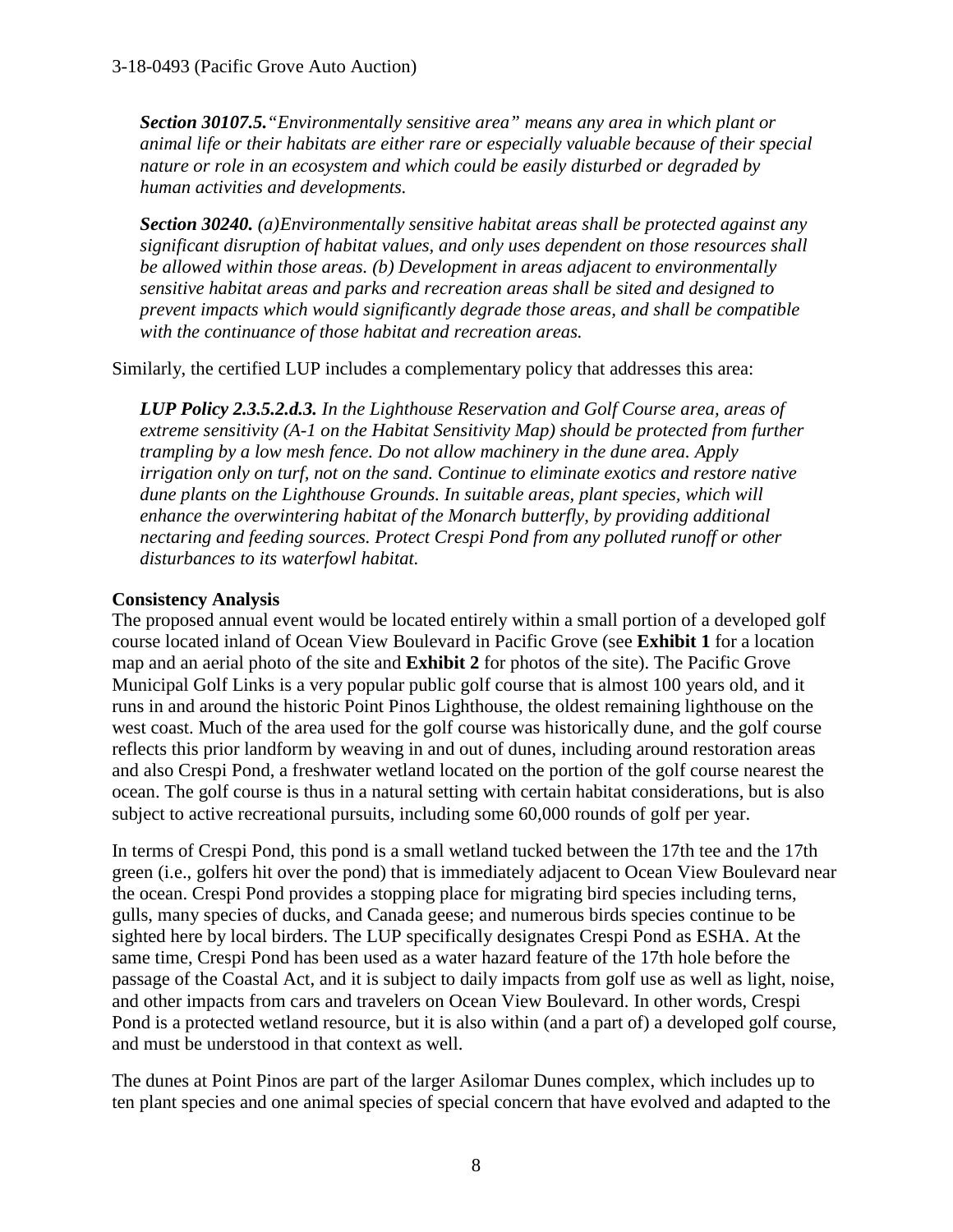desiccating, salt-laden winds and nutrient poor soils of the Asilomar Dunes area. The best known of these native dune plants are the Menzie's wallflower, Monterey spineflower and the Tidestrom's lupine, which all have been reduced to very low population levels through habitat loss and are Federally-listed endangered species. Because of these unique biological and geological characteristics, the Commission has a long history of identifying coastal dunes within the Asilomar Dunes complex as ESHA. Again, the golf course was installed in these dunes some 100 years ago, and has been operating since that time. Thus, much of the area has been transitioned to turf (well before the Coastal Act), but dune remnants and some larger dune areas are still present. These remnant and larger dune areas are impacted on a daily basis due to their location within an active recreational golf course that predates the Coastal Act and are subject to a fair amount of trampling by golf course users, but these areas still support dune vegetation and provide valuable habitat to sensitive species.

Coastal Act Section 30240 prohibits non-resource dependent uses within ESHA and protects such areas from significant disruption.<sup>[1](#page-8-0)</sup> Additionally, Coastal Act Section 30240 states that development in areas adjacent to ESHA must be sited and designed to prevent impacts that would significantly degrade those areas and must be compatible with the continuance of those areas. The LUP specifically prohibits machinery from entering the dune areas of the golf course and protects Crespi Pond from disturbances. All of the proposed temporary event facilities and related use areas would be located entirely within the developed areas of the golf course that consist entirely of ornamental lawn surfaces and golf cart pathways. Although the event would not take place directly within ESHA areas, which are already subject to some amount of impact due to their close proximity to Ocean View Boulevard and recreational uses related to the golf course, the event does have the potential to disturb Crespi Pond and the dunes due to the large number of guests and cars that are anticipated to be at the site at the same time, as well as ancillary impacts from any increased noise and light attributable to the event that may impact the wildlife that inhabit these areas.

The City proposes to institute a 250-foot buffer from Crespi Pond and a 50-foot buffer from all dune areas for event-related development and activities, $\frac{2}{3}$  $\frac{2}{3}$  $\frac{2}{3}$  but does not provide specifics on the how these areas will be protected. **Special Condition 1(a)** requires the City to submit an updated event plan that includes details on such proposed buffers, including with respect to installing exclusionary fencing and related protection measures as appropriate (e.g., straw wattles in areas where runoff could occur) to help ensure that no event guests, staff or vehicles enter the buffer area and to protect these areas from potential runoff. Additionally, the plan would require City staff to be on hand to monitor the event and ensure that the habitat protection measures are maintained throughout the event. To ensure that these protections are installed prior to the event, **Special Condition 2** requires the City to send photographic evidence of the installation of these

 $\overline{a}$ 

<span id="page-8-0"></span> $<sup>1</sup>$  Although golf course uses are non-resource dependent and would thus typically be prohibited within ESHA, as</sup> stated above the golf course has been in existence for over 100 years and such uses pre-date passage of the Costal Act.

<span id="page-8-1"></span><sup>&</sup>lt;sup>2</sup> The proposed buffers are applicable solely to the facilities and activities related to the auto event. The buffers are not applicable to existing development and activities that are already located within the buffers. Specifically, a golf cart path, Ocean View Boulevard, and an existing parking lot and bathroom are located 10 feet, 20 feet, and 150 feet from Crespi Pond, respectively. Golf Cart paths are located immediately adjacent to and within existing dune areas. Thus, normal traffic and recreational uses related to the golf course occur immediately adjacent to, and (in the case of pre-Coastal Act activities) within these ESHA areas.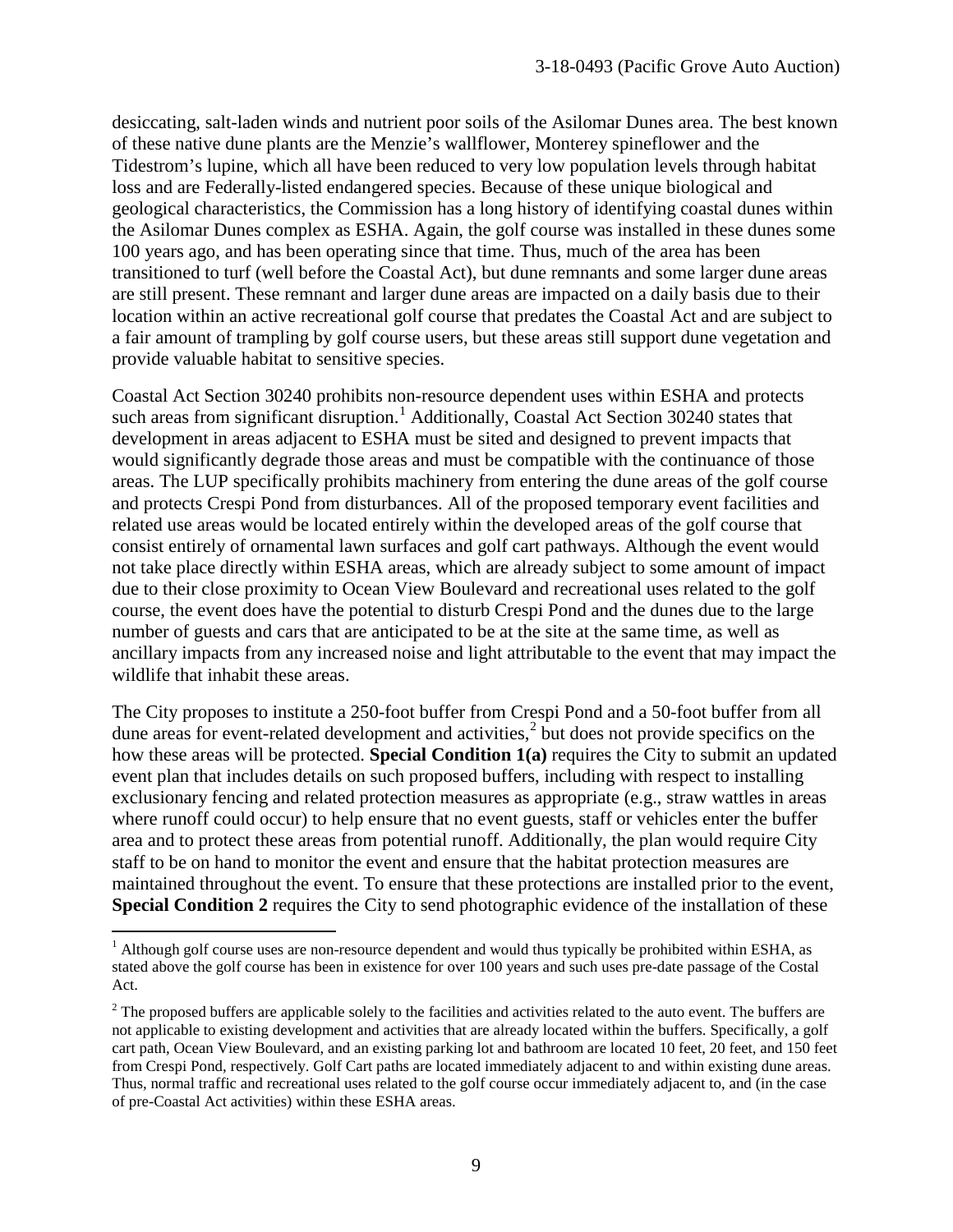#### 3-18-0493 (Pacific Grove Auto Auction)

protective devices at least three days prior to the event. To ensure that the habitat protection measures are maintained throughout the event and that these measures are adequate to protect habitat areas during future events, **Special Condition 2** also requires the City to submit a postmonitoring report with photographs of the measures taken before, during and after the event, a description of any incursions into the buffer areas, and recommendations for any additional measures that may be necessary for future year's events.

With respect to potential disturbances from light and noise, the City has stated that lighting would not spill into the habitat areas and noise would be kept within the limits allowed under the City's noise ordinance. However, the City has not submitted detailed information regarding the type of lighting or sound that would be used. To ensure that lighting does not impact any habitat areas, **Special Condition 1(c)** requires the City to submit details on the number, location, type, and brightness of the lights to be used. This condition further limits lighting to only the evening of the main event and the minimum necessary to protect public safety, requires all lights to be down-lit and facing away from habitat areas, and prohibits all lighting after 10 pm. To ensure that sound does not impact any habitat areas, **Special Condition 1(d)** requires the City to submit details on the type of amplification equipment to be used and the expected decibel levels. This condition further limits amplified sound to the evening of the main event, requires all amplification equipment to be located within the event tents, prohibits amplified sound after 10 pm, and prohibits sound above 60 decibels as measured from the edge of habitat areas.

As conditioned to require habitat buffers, and to limit light and sound from the event, the project is sited and designed to ensure that any impacts from the events will not significantly degrade ESHA, and to be compatible with the continuance of ESHA. Therefore the project is consistent with the Coastal Act ESHA policies cited above.

### **D. PUBLIC ACCESS AND RECREATION**

Coastal Act Sections 30210 through 30213, 30221 and 30223 specifically protect public access and recreation. In particular:

*Section 30210. In carrying out the requirement of Section 4 of Article X of the California Constitution, maximum access, which shall be conspicuously posted, and recreational opportunities shall be provided for all the people consistent with public safety needs and the need to protect public rights, rights of private property owners, and natural resource areas from overuse.* 

*Section 30211. Development shall not interfere with the public's right of access to the sea where acquired through use or legislative authorization, including, but not limited to, the use of dry sand and rocky coastal beaches to the first line of terrestrial vegetation.* 

*Section 30213. Lower cost visitor and recreational facilities shall be protected, encouraged, and, where feasible, provided. Developments providing public recreational opportunities are preferred. …* 

*Section 30221. Oceanfront land suitable for recreational use shall be protected for recreational use and development unless present and foreseeable future demand for public or commercial recreational activities that could be accommodated on the property*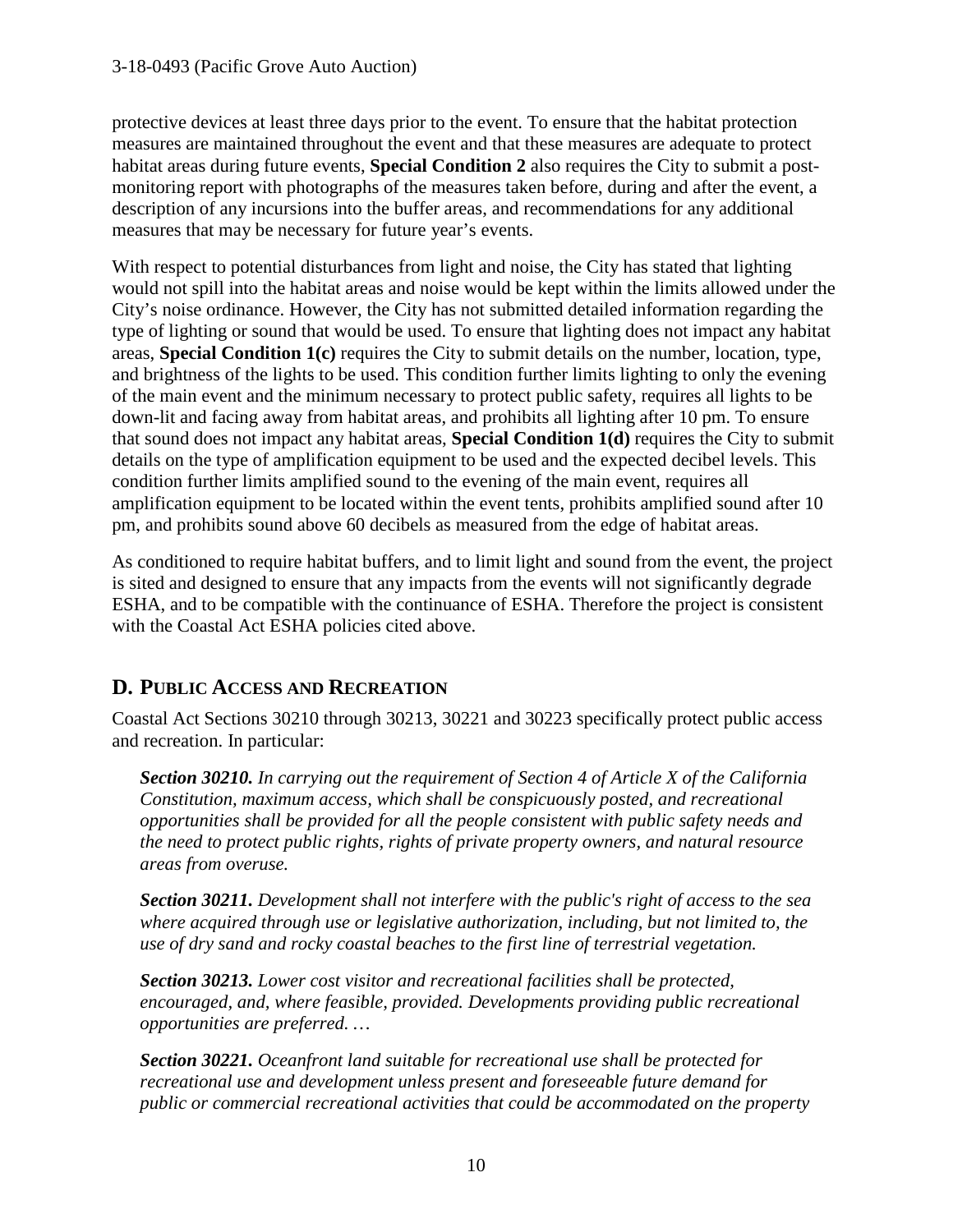*is already adequately provided for in the area.* 

*Section 30223. Upland areas necessary to support coastal recreational uses shall be reserved for such uses, where feasible.*

These overlapping policies clearly protect access to and along the shoreline and to offshore waters for public access and recreation purposes, particularly free and low-cost access. The proposed event is located inland of the first public road, but is directly adjacent to a popular segment of the California Coastal Trail and associated public parking areas (see **Exhibit 1**). The event would take place within the Pacific Grove Municipal Golf Course, which the LUP describes as an area "operated by the City for public park purposes" and designates for Open Space Recreational uses, which allows for low-intensity recreational uses. The City anticipates approximately 500 guests would attend the main event, which is open to the general public for a fee of \$35. The City proposes to utilize the 16th green for parking and would provide free valet parking and free shuttles from area hotels.

The proposed event offers a recreational opportunity to the general public for a fee, much in the same way the golf course currently provides recreational opportunities for the paying public. The golf course would remain operational throughout most of the event setup and breakdown, albeit with a shortened 18th hole and limited hole closures the evening of the main event. The proposed event is consistent with the designation of the area as a public park and should not substantially interfere with golf course operations. Thus the event is consistent with the Coastal Act requirements encouraging recreational uses and LUP land use policies.

Although the main event is only one day and is located inland of the first public road, the event does have the potential to temporarily adversely impact traffic and parking for members of the public attempting to access the coast, particularly the popular section of the California Coastal trail and associated parking areas located directly adjacent to the event. In order to minimize impacts from traffic related to the event, **Special Condition 1(b)** formalizes the City's plans to use the 16th green of the golf course as a parking area and to provide free valet parking. For the 2018 event, free shuttle buses will be provided from local hotels to the event and back to further reduce parking and traffic demand. **Special Condition 1(b)** further requires the City to submit a revised traffic control plan that shows the location and types of signs that would be used to direct traffic and parking during the event, including a requirement to install "No Event Parking" signs in all public parking areas along Ocean View Boulevard between Coral Street and Lighthouse Avenue. This condition also prohibits the closure of public streets for the event and prohibits event parking at the public lot for visitors of the Point Pinos Lighthouse museum during the hours the lighthouse is open. As conditioned to minimize impacts related to event traffic and parking, the project is consistent with the Coastal Act access and recreation policies cited above.

#### **E. VISUAL RESOURCES**

Coastal Act Section 30251 states:

*Section 30251. The scenic and visual qualities of coastal areas shall be considered and protected as a resource of public importance. Permitted development shall be sited and designed to protect views to and along the ocean and scenic coastal areas, to minimize*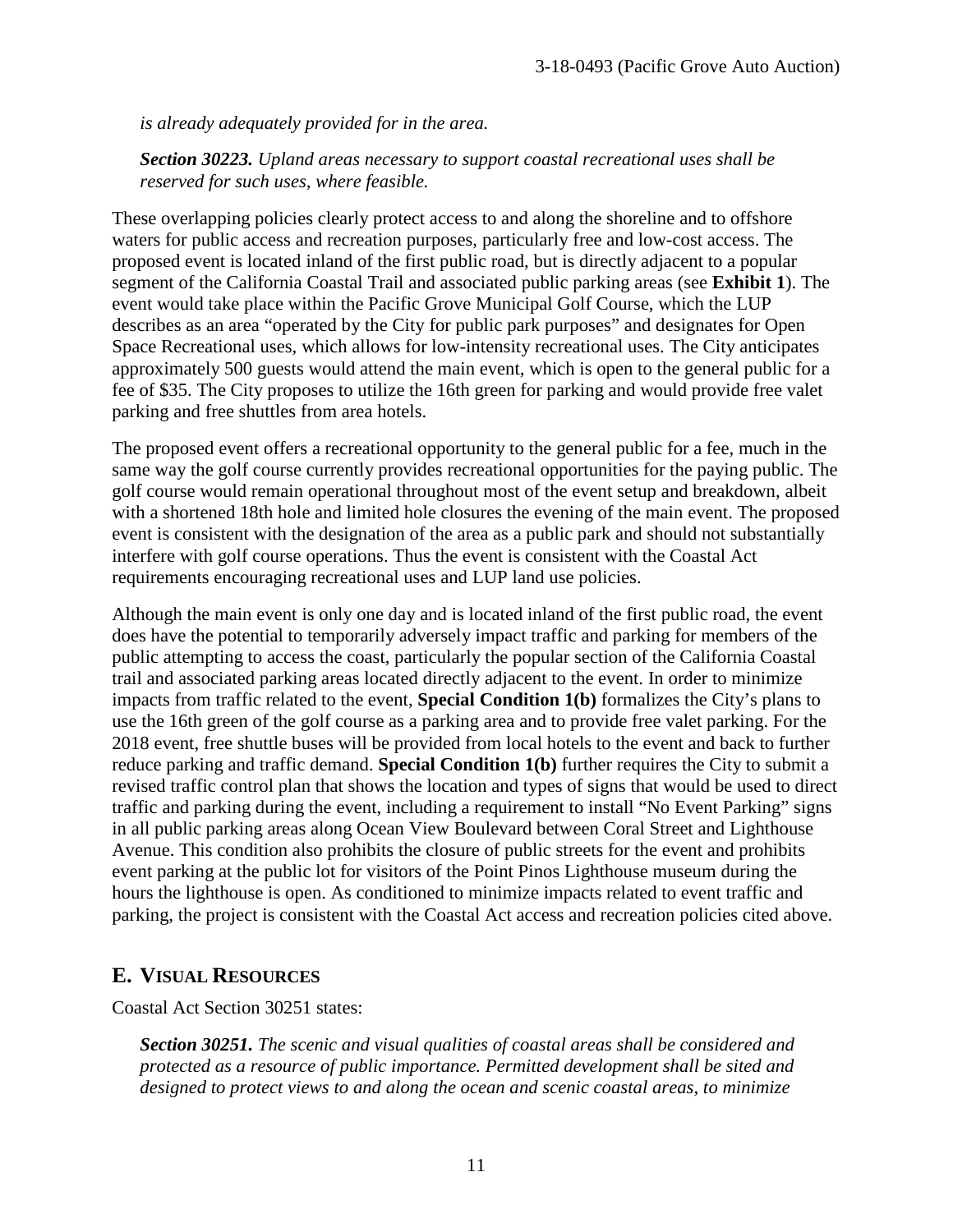*the alteration of natural land forms, to be visually compatible with the character of surrounding areas, and, where feasible, to restore and enhance visual quality in visually degraded areas. New development in highly scenic areas such as those designated in the California Coastline Preservation and Recreation Plan prepared by the Department of Parks and Recreation and by local government shall be subordinate to the character of its setting.*

The project is located inland of the first public road and within a developed golf course (see **Exhibit 1**). The events would include the installation of two tents for a maximum of twelve days. The project does not include the construction of any permanent structures.

The proposed event is located inland Ocean View Boulevard and thus would not impact public views of the ocean from the California Coastal Trail or Ocean View Boulevard. The temporary tents would be located between Asilomar Avenue and a stand of Cypress trees, which would obscure the tents from view from all public viewing areas except from those traveling on Asilomar Avenue and golfers on the 18th hole (see **Exhibit 2**). However, a public viewing corridor down Asilomar Avenue to the ocean would still be maintained. Thus any visual impacts would be relatively minor and temporary in nature. Thus the Commission finds the project consistent with the above-cited Coastal Act public viewshed policies.

## **F. CALIFORNIA ENVIRONMENTAL QUALITY ACT (CEQA)**

Section 13096 of the California Code of Regulations requires that a specific finding be made in conjunction with CDP applications showing the application to be consistent with any applicable requirements of CEQA. Section 21080.5(d)(2)(A) of CEQA prohibits a proposed development from being approved if there are feasible alternatives or feasible mitigation measures available which would substantially lessen any significant adverse effect that the activity may have on the environment.

The City of Pacific Grove, acting as the CEQA lead agency, adopted a Mitigated Negative Declaration that encompassed the proposed project on May 2, 2018. The Coastal Commission's review and analysis of land use proposals has been certified by the Secretary of the Natural Resources Agency as being the functional equivalent of environmental review under CEQA. (14 CCR § 15251(c).) The preceding CDP findings discuss the relevant coastal resource issues with the proposal related to potential habitat, public recreational access, and visual impacts, and the CDP conditions identify appropriate modifications to avoid and/or lessen any potential for adverse impacts to said resources.

As such, there are no additional feasible alternatives or feasible mitigation measures available which would substantially lessen any significant adverse environmental effects which approval of the proposed project, as conditioned, would have on the environment within the meaning of CEQA. Thus, if so conditioned, the proposed project will not result in any significant environmental effects for which feasible mitigation measures have not been employed consistent with CEQA Section  $21080.5(d)(2)(A)$